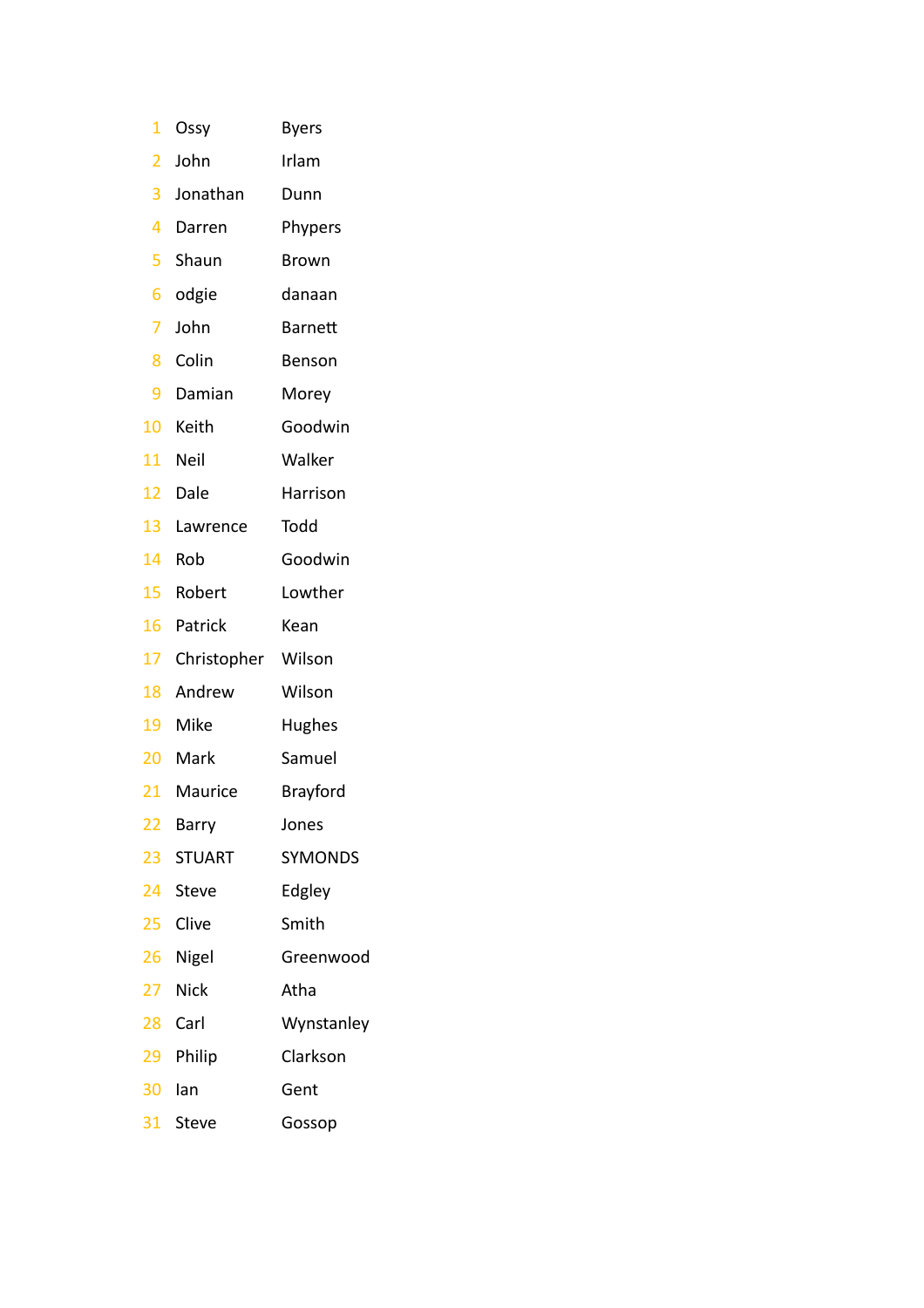| 32 | kevin        | edmundson        |
|----|--------------|------------------|
| 33 | Terry        | Musgrave         |
| 34 | Dave         | <b>BRODERICK</b> |
| 35 | Gary         | <b>Watson</b>    |
| 36 | ronald       | shaw             |
|    | 37 steven    | smith            |
| 38 | <b>Steve</b> | <b>Walsh</b>     |
| 39 | jason        | brown            |
| 40 | nigel        | furness          |
| 41 | JIM          | Waters           |
|    | 42 Andrew    | <b>Towriss</b>   |
| 43 | Kim          | <b>Waters</b>    |
| 44 | John         | <b>ELLIS</b>     |
| 45 | David        | Matthews         |
| 46 | Geoff        | Rawlings         |
| 47 | Bill         | Brown            |
| 48 | melvin       | Parkin           |
| 49 | james        | godson           |
| 50 | Stephen      | Hall             |
|    | 51 Giles     | Walker           |
| 52 | Jerry        | Hawker           |
| 53 | Richard      | Webster          |
| 54 | Steve        | Fielden          |
| 55 | David        | pickles          |
| 56 | John         | Wilson           |
| 57 | Kenton       | Hackney          |
| 58 | Ian          | Tracey           |
| 59 | David        | Tattersall       |
| 60 | Mark         | Tattersall       |
| 61 | Antony       | Wilson           |
| 62 | David        | Rigby            |
| 63 | Terry        | Lilley           |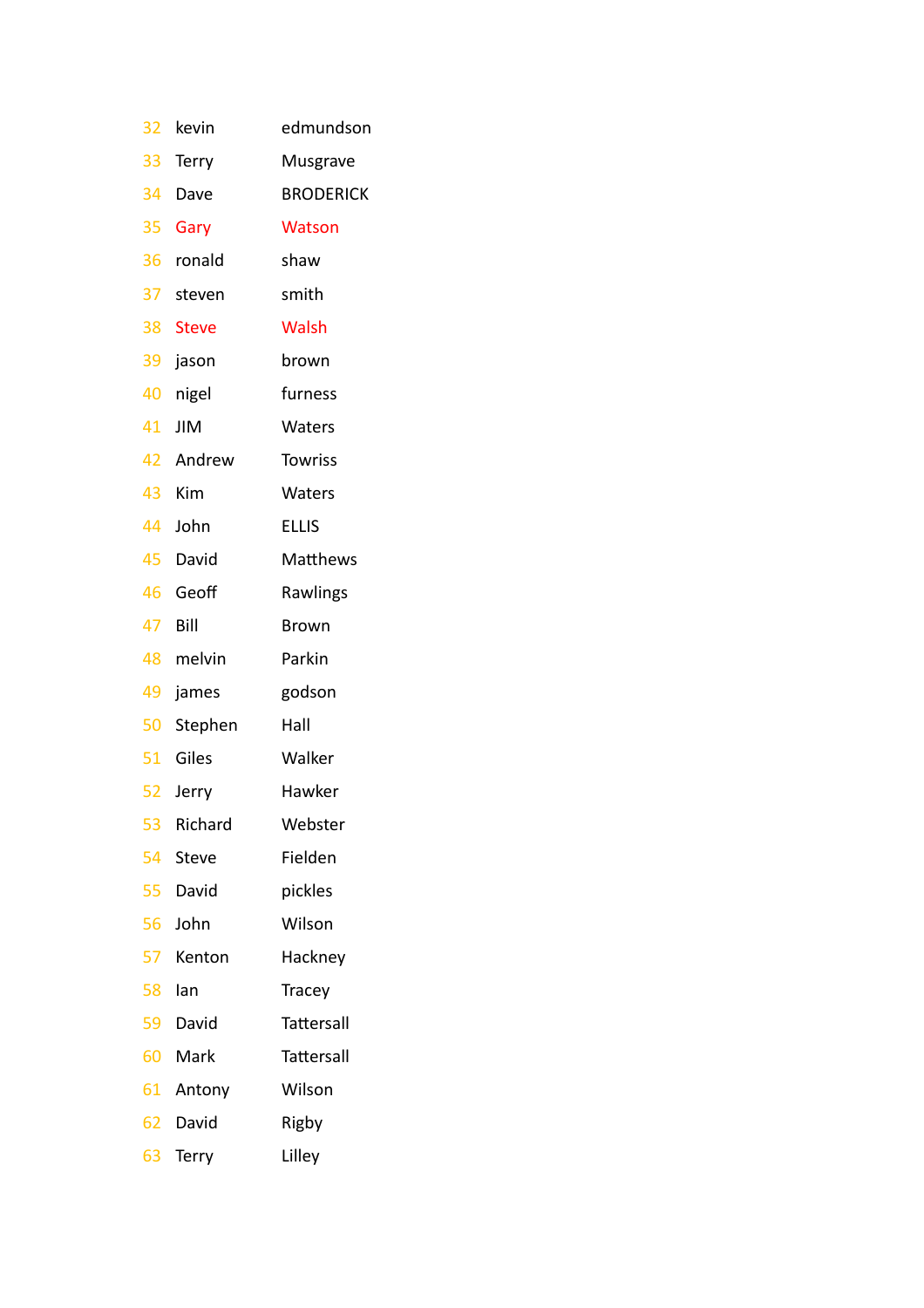| 64  | Robert       | O'connor    |
|-----|--------------|-------------|
|     | 65 David     | Chapman     |
|     | 66 Michael   | Platts      |
|     | 67 Lee       | Perie       |
|     | 68 Alex      | Martin      |
|     | 69 Paul      | Martin      |
|     | 70 Ken       | McConnachie |
|     | 71 Graham    | Knight      |
| 72. | Rob          | Lewis       |
| 73. | Ephy         | Wilson      |
| 74  | <b>Bryan</b> | Harrison    |
|     | 75 Mark      | Blackwell   |
| 76  | Philip       | Holt        |

|     | 81 Jim  | Hough          |
|-----|---------|----------------|
|     | 82 john | dugdale        |
|     | 83 andy | johnson        |
|     | 84 ian  | myers          |
| 85. | Owen    | Hardisty       |
| 86  | Mark    | <b>Francis</b> |
| 87  | Malcolm | Bell           |
|     | 88 Mark | Newman         |
| 89  | Lucas   | Whittaker      |

| 90 - | bryan      | hardaker  |
|------|------------|-----------|
| 91.  | Karl       | Ratcliffe |
|      | 92 Matthew | Allaby    |
| 93.  | Colin      | slater    |
|      | 94 Gareth  | Carr      |
| 95   | Dave       | Knaggs    |
|      | 96 Phil    | Haygarth  |
| 97   | Rob        | Chadwick  |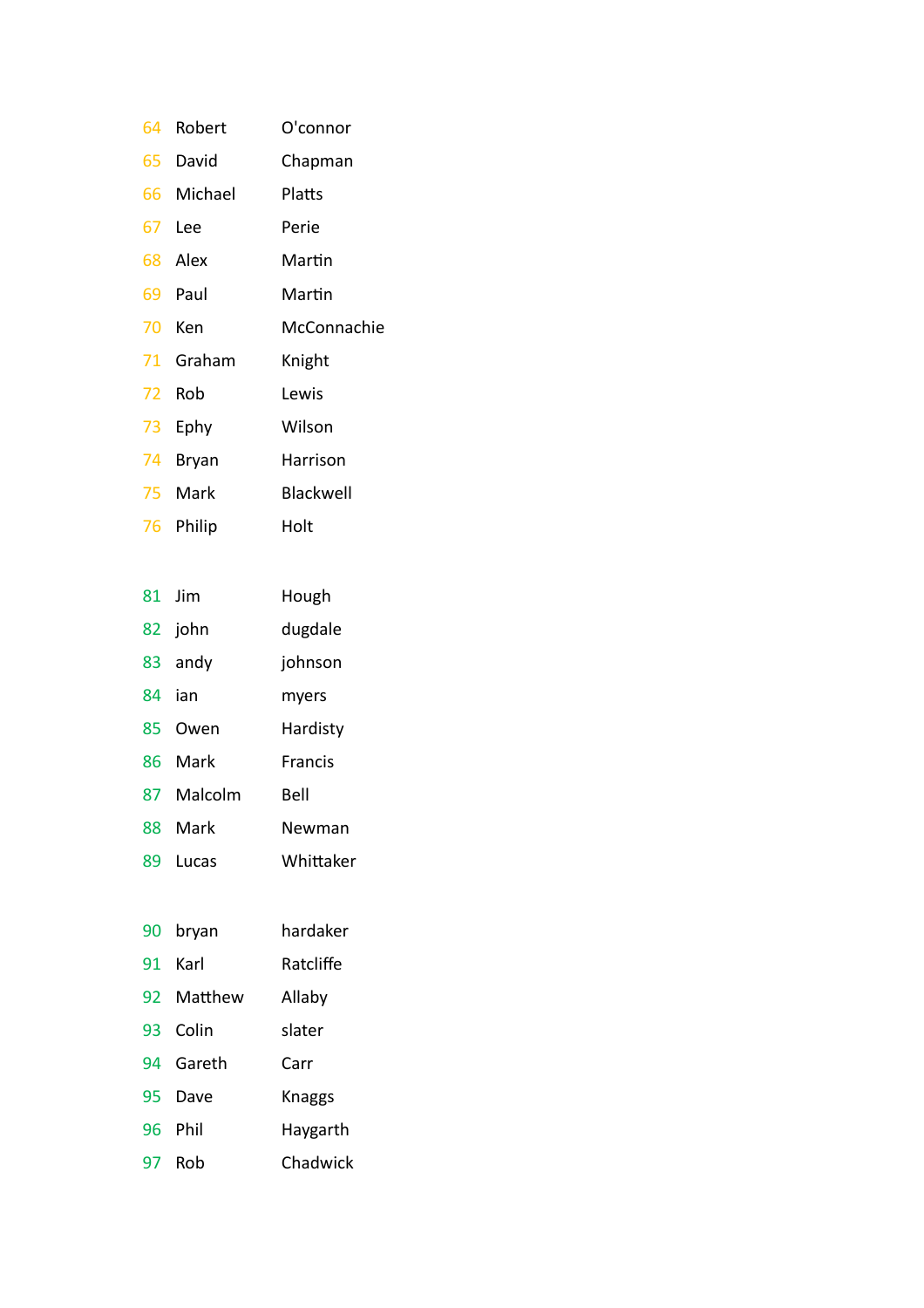| 98. | Andrew    | Williams  |
|-----|-----------|-----------|
|     | 99 andrew | walters   |
|     | 100 steve | wilde     |
|     | 101 Jack  | Webster   |
| 102 | Stephen   | Collinson |
| 103 | Chris     | Forshaw   |
| 104 | Keith     | Knowles   |
| 105 | Jeremy    | Clark     |
| 106 | Chris     | Riley     |
| 107 | David     | Sales     |
| 108 | Chrsi     | Beech     |
| 109 | tara      | johnson   |
| 110 | Steven    | Johnson   |
|     |           |           |

| 121 | Tim        | Blackmore       |
|-----|------------|-----------------|
| 122 | DAVE       | INGRAM          |
| 123 | Stewart    | Ormesher        |
| 124 | Mick       | Clarke          |
| 125 | David      | <b>Fallows</b>  |
| 126 | Paul       | Dennis          |
| 127 | Ryan       | Smith           |
| 128 | Yrjo       | Vesterinen      |
| 129 | Paul       | Heys            |
| 130 | Will       | Harrison        |
| 131 | Pete       | <b>CLIBBURN</b> |
| 132 | Joel       | Gowan           |
| 133 | Liam       | Robinson        |
|     | 134 Andrew | Dean            |
| 135 | John       | Maxfield        |
| 136 | Colin      | Fray            |
|     |            |                 |

John Holdsworth